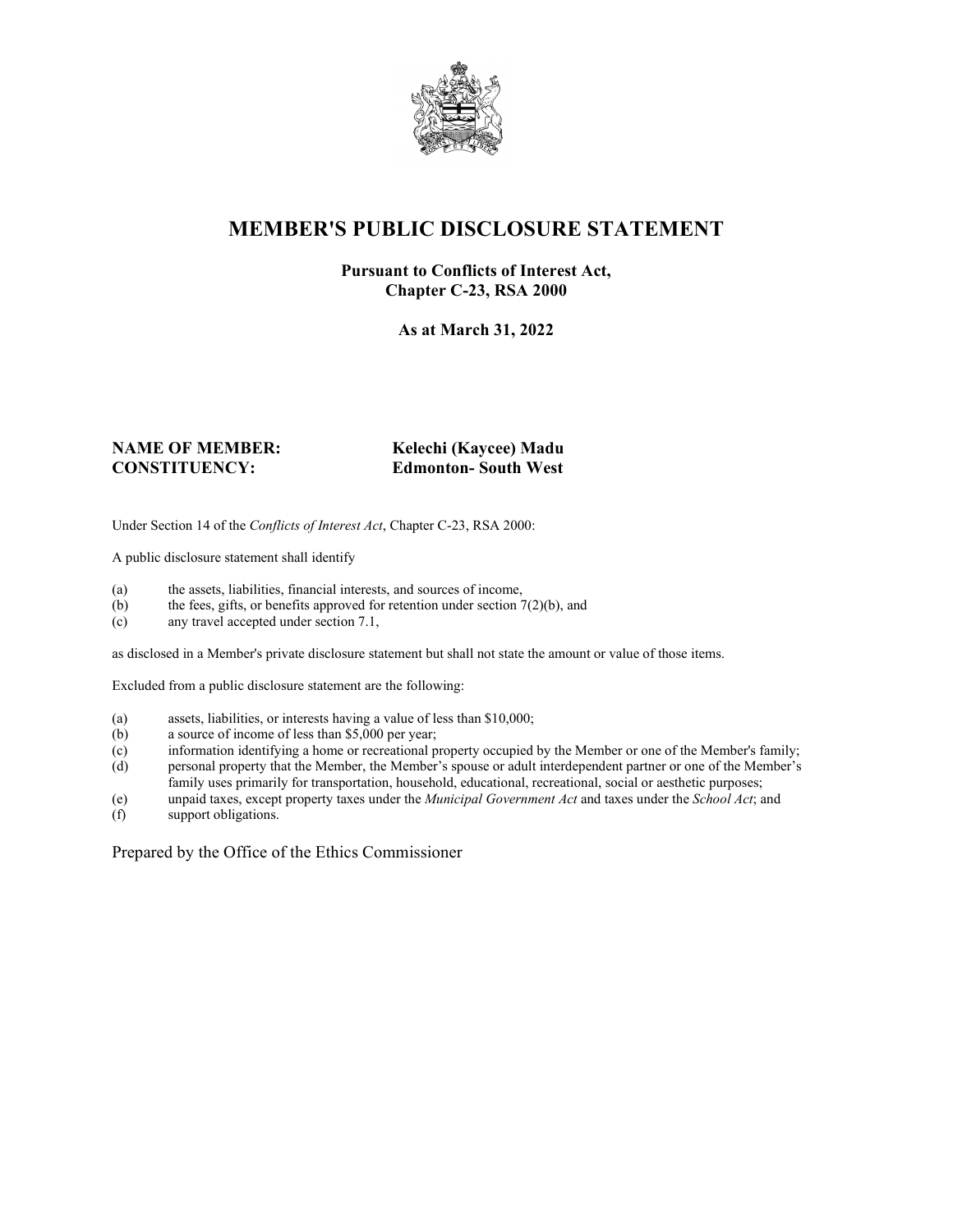#### **PUBLIC DISCLOSURE STATEMENT FOR Kaycee Madu**

## **FORM 1: MEMBER (Kaycee Madu)**

| <b>INCOME</b>                                                                                   |                                        |  |
|-------------------------------------------------------------------------------------------------|----------------------------------------|--|
| <b>Source</b>                                                                                   | <b>Nature of Income</b>                |  |
| <b>Province of Alberta</b>                                                                      | MLA Indemnity and Allowance            |  |
| <b>ASSETS</b>                                                                                   |                                        |  |
| <b>Real Property</b>                                                                            | Primary Residence                      |  |
| <b>Bank, Trust Company or Other Financial</b><br><b>Institution</b>                             | TD Bank                                |  |
| <b>Publicly Traded Securities (stocks and bonds)</b><br>and Registered Retirement Savings Plans | RBC Select Aggressive Growth Portfolio |  |
| <b>Canada Savings Bonds, Guaranteed</b><br><b>Investment Certificates</b>                       | n/a                                    |  |
| <b>Mutual Funds</b>                                                                             | n/a                                    |  |
| <b>Annuities and Life Insurance Policies</b>                                                    | Wawanesa Life, MLA Group Plan          |  |
| <b>Pension Rights</b>                                                                           | <b>PSPP</b>                            |  |
| <b>Other Assets</b>                                                                             | n/a                                    |  |
| <b>Gifts and Personal Benefits</b>                                                              | n/a                                    |  |
| <b>Travel on Non-commercial Aircraft</b>                                                        | n/a                                    |  |
| <b>LIABILITIES</b>                                                                              |                                        |  |
| <b>Mortgages</b>                                                                                | <b>RBC</b>                             |  |
| <b>Loans or Lines of Credit</b>                                                                 | <b>General Bank</b>                    |  |
| <b>Guarantees</b>                                                                               | n/a                                    |  |
| Other                                                                                           | n/a                                    |  |
| <b>FINANCIAL INTERESTS</b>                                                                      |                                        |  |
| n/a                                                                                             |                                        |  |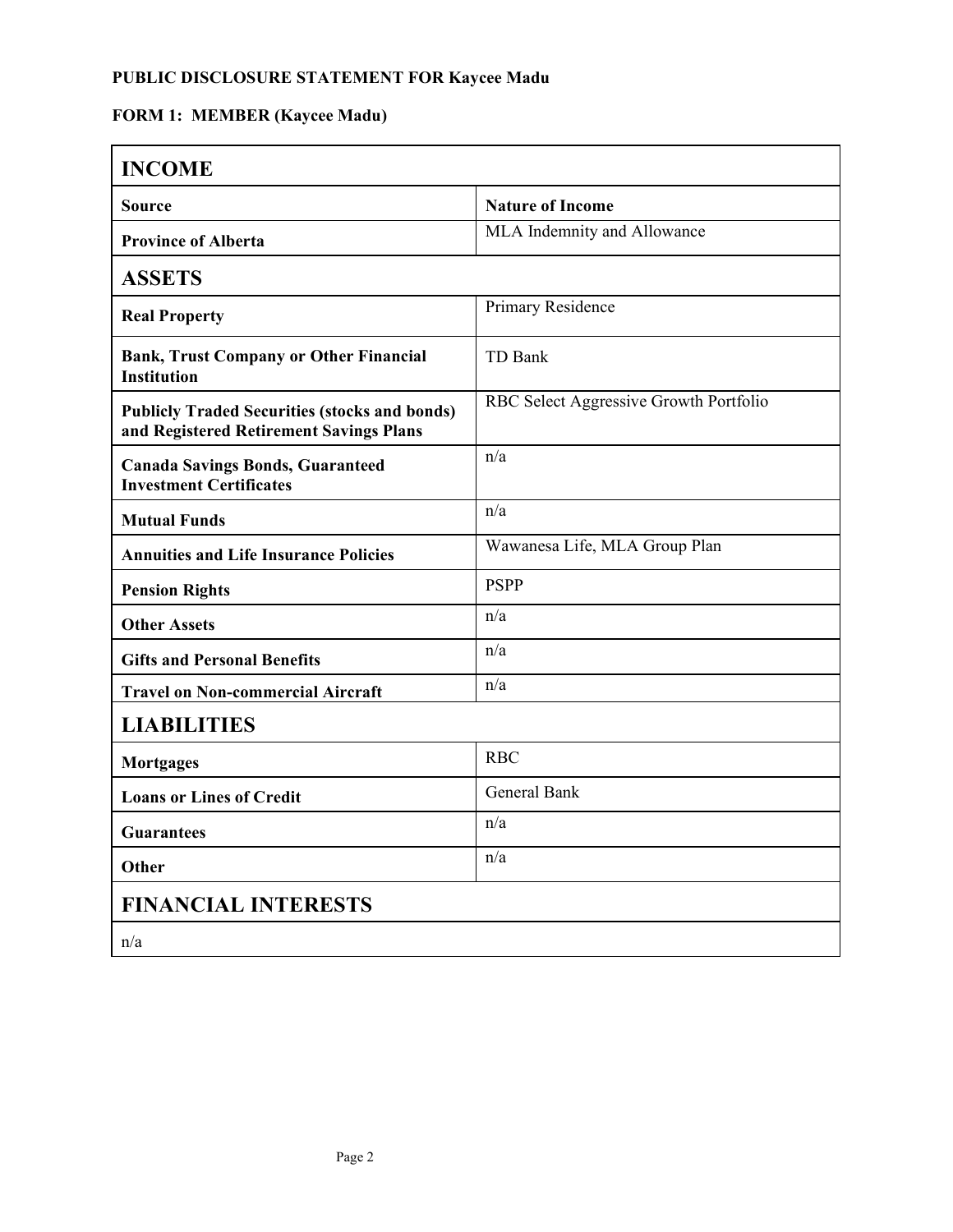## **PUBLIC DISCLOSURE STATEMENT FOR Kaycee Madu**

#### **FORM 2: MEMBER'S SPOUSE/ADULT INTERDEPENDENT PARTNER (Emem Madu)**

| <b>INCOME</b>                                                                                   |                          |
|-------------------------------------------------------------------------------------------------|--------------------------|
| Source                                                                                          | <b>Nature of Income</b>  |
| Employer                                                                                        | <b>Employment Income</b> |
| <b>ASSETS</b>                                                                                   |                          |
| <b>Real Property</b>                                                                            | Joint with Spouse        |
| <b>Bank, Trust Company or Other Financial</b><br><b>Institution</b>                             | Joint with Spouse        |
| <b>Publicly Traded Securities (stocks and bonds)</b><br>and Registered Retirement Savings Plans | Tesla Inc                |
| <b>Canada Savings Bonds, Guaranteed</b><br><b>Investment Certificates</b>                       | n/a                      |
| <b>Mutual Funds</b>                                                                             | n/a                      |
| <b>Annuities and Life Insurance Policies</b>                                                    | CBIA, Manulife           |
| <b>Pension Rights</b>                                                                           | n/a                      |
| <b>Other Assets</b>                                                                             | n/a                      |
| <b>Gifts and Personal Benefits</b>                                                              | n/a                      |
| <b>LIABILITIES</b>                                                                              |                          |
| <b>Mortgages</b>                                                                                | Joint with Spouse        |
| <b>Loans or Lines of Credit</b>                                                                 | <b>CIBC</b>              |
| <b>Guarantees</b>                                                                               | n/a                      |
| Other                                                                                           | n/a                      |
| <b>FINANCIAL INTERESTS</b>                                                                      |                          |
| Emem Madu Professional Corp.                                                                    |                          |